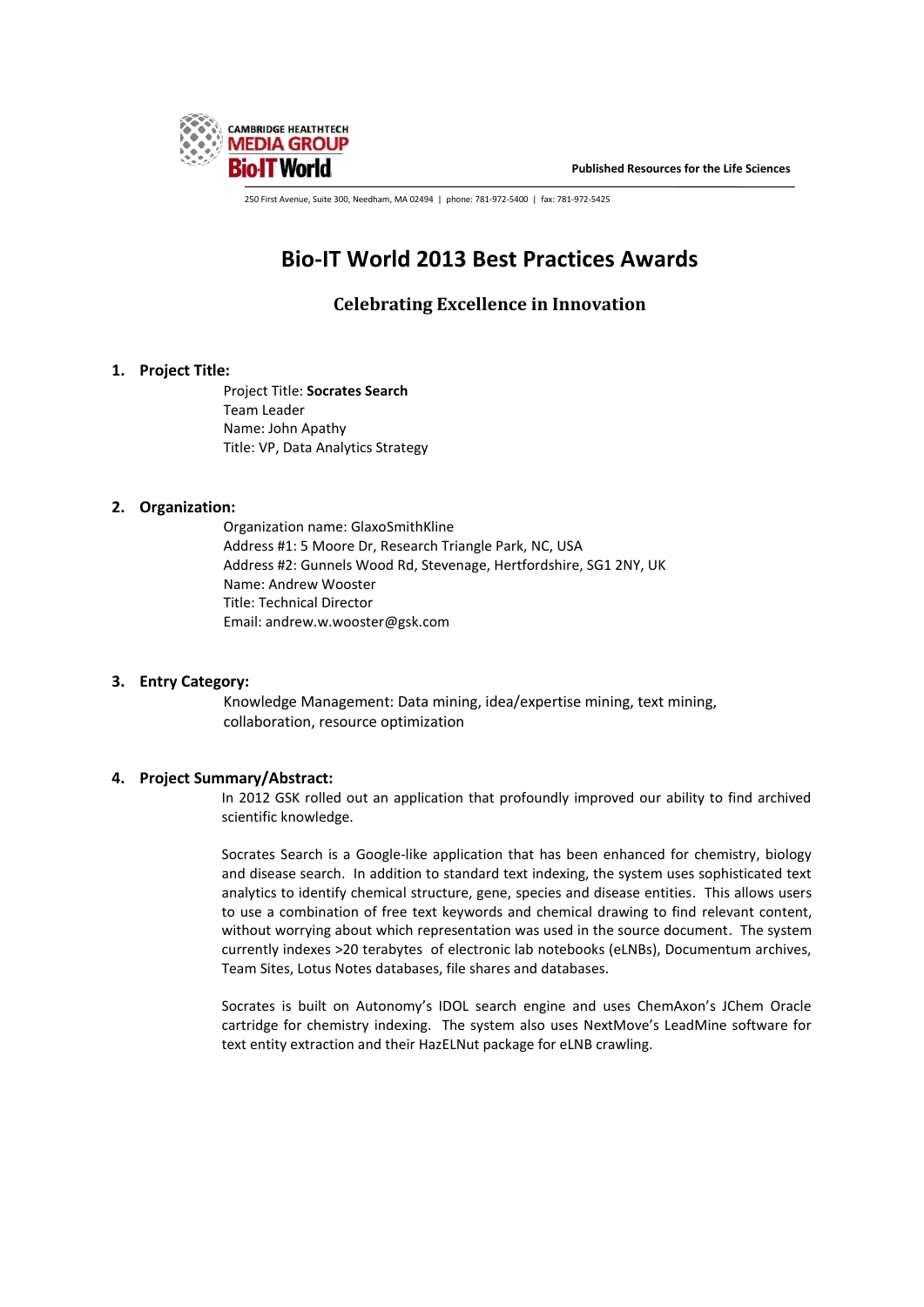#### **5. Introduction/Background/Objectives:**

In 2011 GSK's R&D leadership sponsored a programme of work to maximize the value of the scientific data that we collect and to enable its reuse even after the data has served its originally intended purpose. They noted that it took great effort to answer the following types of questions:

- Who else has looked at these targets?
- We are about to in-license this compound. Have we ever looked at a similar structure?
- What tox issues should we anticipate for this compound?
- Find me all the PK data for this compound to answer a regulatory inquiry.
- Has this compound been synthesized before? At a CRO?

To better understand this we conducted a series of global voice of the customer workshops to assess how we could make better use of the data that we already collect. The feedback from these workshops was resoundingly clear – the greatest problems were in finding and accessing data. Feedback was often a variant on:

"Why can't we have something like Google."

### **6. Key Challenges:**

GSK had already made significant investments into its Autonomy enterprise search engine named GskSearch. Autonomy had been configured to search GSK Documentum archives and many file shares. Nevertheless, scientists were frustrated by two problems: 1) its lack of scientific data sources, such as electronic lab notebooks; 2) its lack of knowledge of chemical, biological and disease entities. The scientific community had given up on GskSearch as a source of scientific knowledge.

Upon careful analysis, GSK's IT team realized that the problem was not due to the search engine - it proved to be robust – rather it was that our scientific community had requirements that went beyond standard enterprise search. We set out to create a new web based front-end, named Socrates Search that leveraged the existing GskSearch engine but added the following features targeted at a scientific audience:

- **New R+D specific data sources**. The largest new source was >1M notebooks from our electronic lab notebook.
- Chemical entity recognition. The system should find chemical entities in a wide variety of formats: SMILES, IUPAC, ChemDraw drawings, Isis drawings, registration ids, trade names, generic names, and common names.
- **Reaction and substructure search** of chemistry in documents. Users should be able to draw a substructure to find documents that contain drawings or text identifiers that represent a matching structure.
- **Chemistry synonymization** based on chemical entity recognition.
	- i. Compound aliases: It does not matter how a compound is identified in a document, or how a user specifies search compounds, the system must find matches on the basis of an identifier's chemical structure.
	- ii. Parents/Salts: Searching for by a parent compound identifier should find all salt formulations of the compound.
	- iii. Combination drugs: Users should find documents that reference combination drugs by searching for any component of the combination.
- **Gene synonymization** using NCBI gene aliases.
- **Disease indication synonymization** using several standard vocabularies: MeSH, ICD-9, ICD-10 and SNOMED.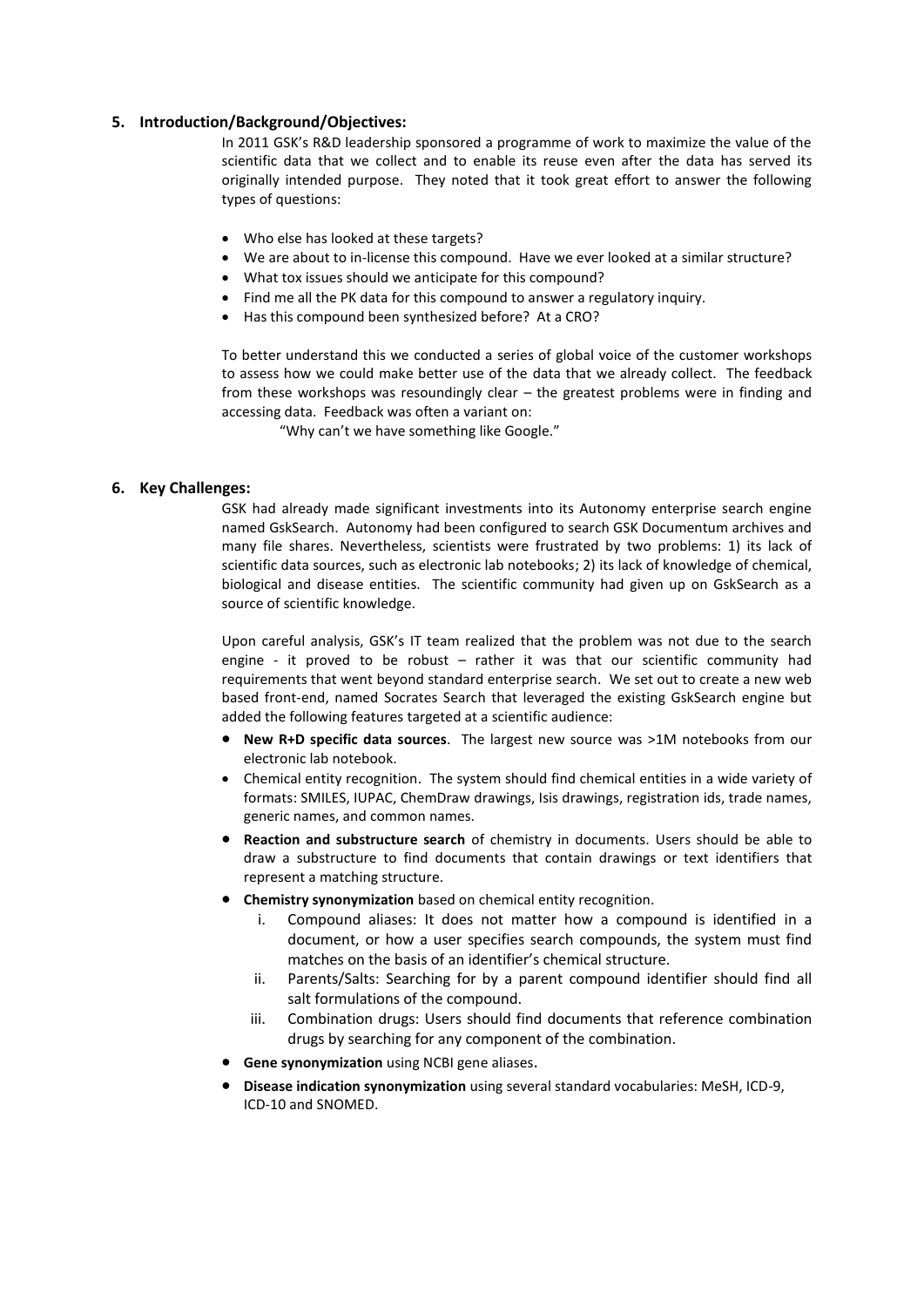#### **7. Results:**

The features described above were progressively rolled out to R&D during the  $2^{nd}$  half of 2012. By December 2012, Socrates had indexed >2M documents with >70M unique terms. Socrates currently averages ~500 users per month; this number is rapidly growing as we focus the roll-out on specific groups in the company.



Reaction + keyword search

Socrates integrates a number of commercial technologies. Two of the technologies were already in place at GSK: the Autonomy text search engine and ChemAxon's JChem Oracle cartridge. Additionally, GSK licensed two products from NextMove software: LeadMine for text analytics and HazELNut for eLNB data extraction. Web application and integration components were written using Microsoft's C# ASP.NET libraries.



LeadMine uses a combination of algorithms, dictionaries and regular expressions to identify entities of interest to extract from the text. Socrates then resolves these entities into a canonical form. Chemical identifiers are resolved to canonical SMILES, genes are resolved to a NCBI gene identifier, and diseases are resolved to a MeSH identifier. An encryption algorithm is used to generate a universally unique tag, which is applied to the document for indexing. To enable chemical substructure searches, Chemical entities are also stored in a ChemAxon database with a reference to the source document.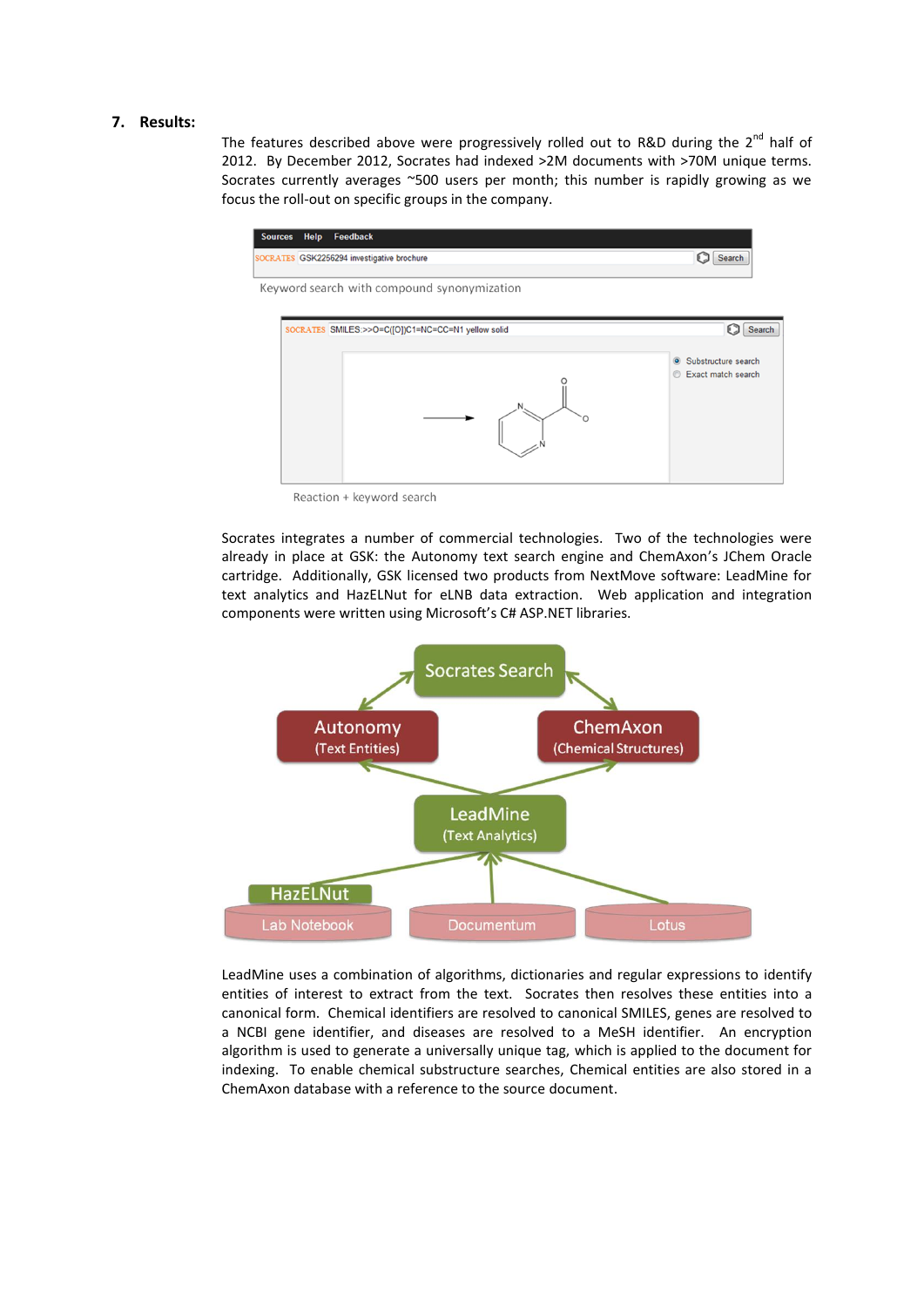

When a user enters search keywords or drawings, the web user interface intercepts the query and runs a similar LeadMine analysis on the inputs. The input criteria are then enhanced to include the universally unique tags as part of the search criteria.

#### **8. ROI (achieved or expected):**

Development costs for Socrates were £750K. This included labor, hardware and software licensing. We were able to keep these costs low by reusing the GSK's existing Autonomy Search infrastructure and existing ChemAxon database cartridge licenses.

Efficiency benefits from being able to search electronic lab notebooks were calculated to be £2M per annum. This included the time savings from being able to find successful synthesizes and the time saved in responding to audits. We have not yet tallied up the benefits of being able to search all other archival systems, but we expect to realize several million GBP of benefit from these systems in 2013.

#### **9. Conclusions:**

Internet search engines, like Google, are critical to how we all find information on the Internet; it is now impossible to imagine the Internet without them. Enterprise search engines, however, are not held in such high regard. The key reason for this disparity is that Internet community is anchored by content providers with a strong commercial interest to provide the metadata to make their information findable, while the enterprise is made up of people who trying to get their day job done and who are not focused on re-use of their data. In order to overcome this disparity, GSK invested in making its enterprise search smarter so that it could infer the necessary metadata to make content more findable. Socrates Search is now integral to how GSK scientists find and re-use knowledge.

Our primary focus in 2012 was chemistry. However, we were also able to leverage our text mining technology to enhance disease and gene search.

In 2013, GSK will focus on further enabling clinical and biology search. We will invest in integrating a number of late stage sources, such as our clinical trial and adverse event databases. We also expect to add features to support ontology mining and biological sequence indexing.